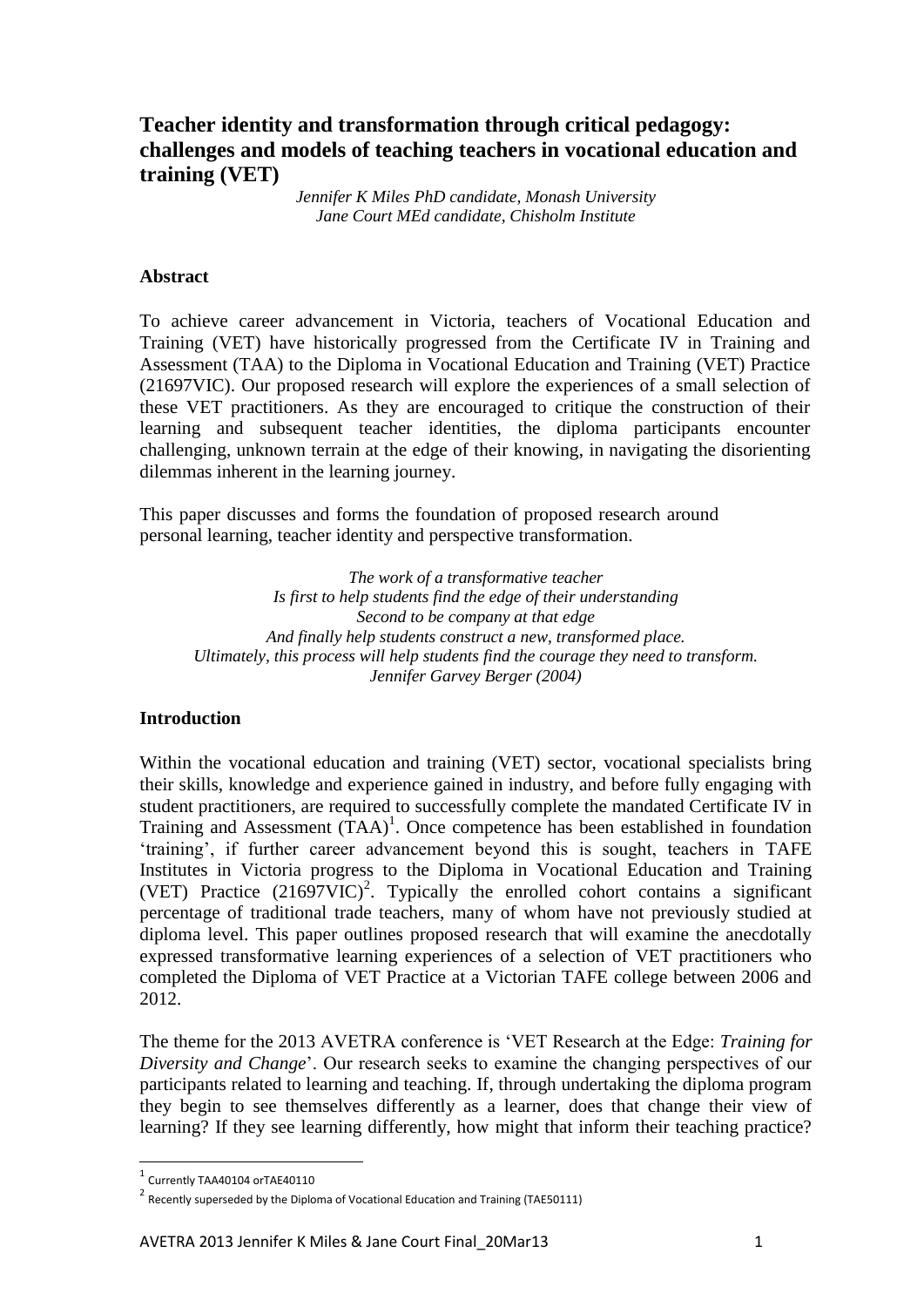Has it changed the way they now engage with their learners? Has it changed them as a VET practitioner?

The paper first discusses the background of the qualification and professional development as a VET practitioner. Second it briefly reflects on the Diploma of VET Practice model as originally designed; considers Robertson's critique and identified limitations (2009) and outlines the model, founded in critical pedagogy, and developed over time in response to these criticisms and the needs of the cohort. Third and finally, it outlines the proposed research design and methodology to examine the anecdotally expressed transformative learning experiences of the practitioners.

## **Background**

Vocational Education and Training (VET) in Australia is a post-compulsory education system primarily concerned with training for employment. The VET framework is regulated by the Australian Quality Training Framework (AQTF) and its components, the principal of which are training packages, which set out the benchmarks for training in VET. Teachers who work in VET are principally industry experts and the Australian Quality Training Framework (AQTF), the precursor of the current National VET Regulations (NVR) directed that they all hold the minimum qualification for VET teaching, the Certificate IV Training and Assessment (Certificate IV TAA) or its equivalent.

The next step for VET teacher training in Victoria was the Diploma of VET Practice (21697VIC) which was designed to fulfil a perceived gap in teacher training for Victorian VET Practitioners. The MECA enterprise agreement<sup>3</sup> required that senior TAFE teachers undertake an AQF level 5 qualification in teaching with a 200 hour supervised teaching practicum. Between 2006 and 2012, the Diploma of Vocational Education and Training (VET) Practice met these criteria<sup>4</sup>.

# *Knowledge at AQF level 5*

**.** 

The Australian Qualifications Framework (AQF 2007) determines that graduates at AQF level 5 should: "have developed a broad knowledge base incorporating theoretical concepts with substantial depth in some areas that can be applied to analyse and plan approaches to technical problems or management requirement; be able to evaluate information and use it to forecast for planning or research purposes; be able to transfer and apply theoretical concepts and/or technical or creative skills to a range of situations; take responsibility for their own outputs in relation to specified quality standards: and, take limited responsibility for the achievement of group outcomes" (Australian Qualifications Framework Advisory Board, 2007).

Turner-Bisset (2001, cited in Robertson, 2008, p.8-11) posits that there are Twelve Knowledge Bases of teachers' knowledge, building on the seven categories originally proposed by Schulman (1987, cited in Robertson, 2008, p.8). The twelve are subject knowledge, substantive and syntactic; beliefs about subject; curriculum and general

<sup>&</sup>lt;sup>3</sup> Victorian TAFE Teaching Staff Multi Employer Certified Agreement 2003 [Refer clause 19.3.2 and Schedule 5, clause 5] Superseded by the Multi business Agreement (MBA) in 2009

<sup>&</sup>lt;sup>4</sup> Recently superseded by the Diploma of Vocational Education and Training (TAE50111), yet to be validated by the Australian Education Union (AEU) as meeting the requirements of the MBA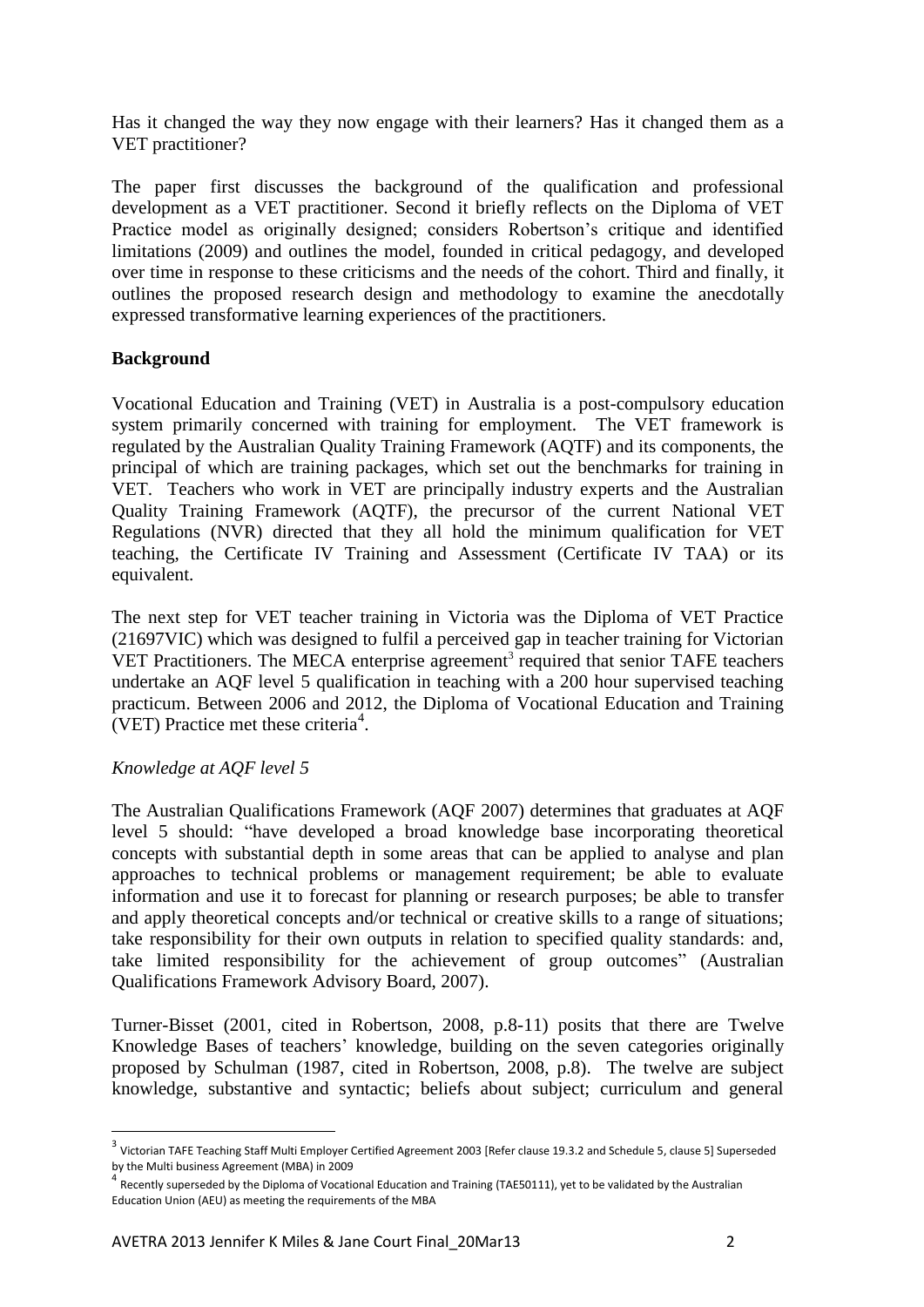pedagogical knowledge; knowledge of teaching models and learners, empirical and cognitive; knowledge of self; educational contexts and educational ends, purposes and values; and lastly pedagogical content knowledge (PCK) which has been the subject of some discussion in teaching research.

| Knowledge base                                           | Code        | Summary                                                                                                                                                                               |
|----------------------------------------------------------|-------------|---------------------------------------------------------------------------------------------------------------------------------------------------------------------------------------|
| Subject knowledge:<br>Substantive                        | <b>SUB</b>  | Content knowledge associated with facts, concepts, models and<br>frameworks                                                                                                           |
| Subject knowledge:<br>Syntactic                          | <b>SYN</b>  | The ways through which propositional knowledge is generated<br>and<br>established.                                                                                                    |
| Beliefs about subject                                    | <b>BEL</b>  | Relates to the way in which the teacher understands the history<br>and<br>purpose of the subject or discipline.                                                                       |
| Curriculum knowledge                                     | <b>CUR</b>  | A broad concept incorporating knowledge of programs and<br>resources developed by government, commercial and other<br>interests.                                                      |
| General pedagogical<br>knowledge                         | <b>GPK</b>  | Generic and largely procedural knowledge about teaching that<br>is<br>gained from and is likely to develop with practice.                                                             |
| Knowledge/models of<br>teaching                          | <b>MOD</b>  | Described as beliefs about what constitutes good teaching<br>practice<br>which is derived from one's own experience as a learner.                                                     |
| Knowledge of learners:<br>Empirical                      | L-EMP       | Relates to criteria such as age, interests, social nature and<br>behavioural patterns.                                                                                                |
| Knowledge of learners                                    | L-COG       | Relates to knowledge of learning theories which inform<br>practice                                                                                                                    |
| Knowledge of self                                        | <b>SELF</b> | Combines the personal and the professional. Is important in<br>shaping the way that teachers' perceive their identity and<br>critical to<br>reflection on personal teaching practice. |
| Knowledge of<br>educational<br>contexts                  | <b>CON</b>  | Knowledge of the settings in which teaching occurs.                                                                                                                                   |
| Knowledge of<br>educational ends,<br>purposes and values | <b>ENDS</b> | Based on the premise that teaching is a purposeful activity<br>expert<br>teachers are able to make educational ends, purposes and<br>values<br>explicit.                              |
| Pedagogical content<br>knowledge                         | <b>PCK</b>  | That knowledge which embeds all other knowledge bases.<br><b>PCK</b><br>cannot develop in the absence of any other knowledge base.                                                    |
| * Cognitive and<br>$contexts^5$                          |             | Specific knowledge of how a particular group of learners<br>respond and behave.                                                                                                       |

**Figure 1: Turner-Bisset's 12 Knowledge Bases (2001, pp.13-19) cited in Robertson (2009)**

Robertson used the Twelve Knowledge Bases to examine the Certificate IV in TAA and concluded that "… the potential for the development of pedagogical content knowledge that differentiates the novice from the expert [teacher] is doubtful" (Robertson, 2008, p.1).

Robertson (2009) again used the twelve knowledge bases to evaluate if completion of the Diploma VET Practice is likely to allow VET practitioners to develop the knowledge bases of professional educators. He found that "… there are ample explicit or implicit

**.** 

<sup>5</sup> Present in Robertson's paper, but not outlined in Turner-Bisset's text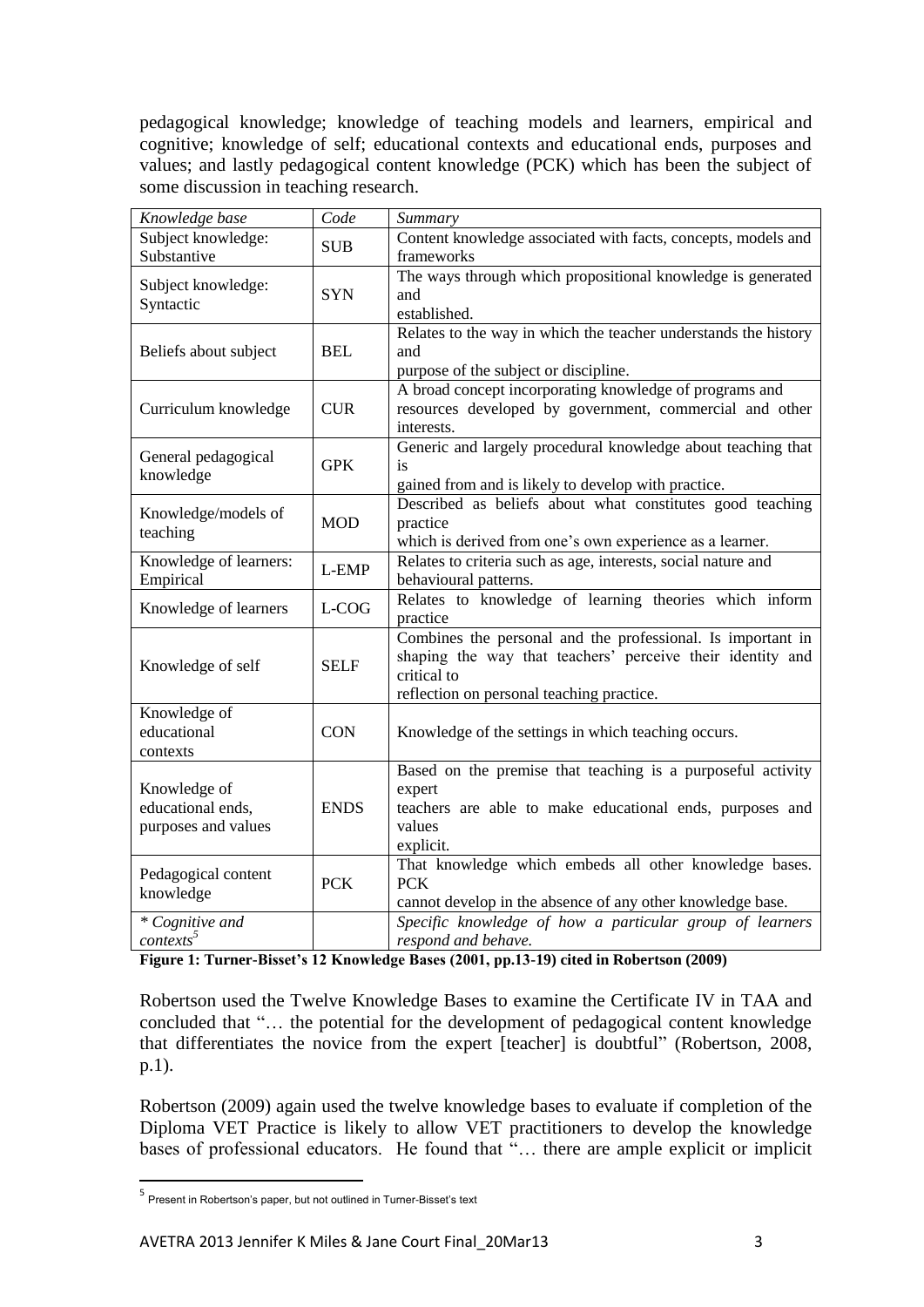opportunities for the development of knowledge bases associated with curriculum, educational contexts, educational ends, learners (empirical and cognitive), and general pedagogic knowledge as they relate to the official requirements of the VET system in all core modules/units. As concluded for the CIV TAA (Robertson, 2008) there is little if any opportunity for critique of this context within the minimum requirements. Opportunity to develop beliefs about teaching, self as teacher or beliefs about subjects is limited…" (p.9). Robertson determined that the program, if implemented with rigor, did provide the bases required of professional teachers. He argued however, that PCK (see Figure 1) is not developed quickly, it requires experience and reflection.

In recognising this shortfall, the diploma model examined in this research was developed over time to address the limitations identified by Robertson, and to meet the needs of the teacher/learners. The program design evolved over a number of years, with each program using evaluation from the previous delivery to improve and respond to recognised shortfalls. Designed to cultivate a safe space where participants are free to critique assumptions of learning and teaching, the diploma model in which these teachers enrolled uses Critical Friends Groups to foster collaborative learning, and rests in a methodology that has at its heart Freire and Shor's Critical Pedagogy [\(1987\)](#page-9-0) and Mezirow's Transformative Learning Theory (2000). It provides the conditions, focus and opportunity for emerging vocational practitioners to come together with others to explore the learning of their lives, and to critically examine what was previously uncritically seen, known and named. It provides space for new and personally authentic knowing to arise and take root, and supports participants as they navigate the often challenging path to becoming advanced practitioners.

### **Literature review**

Drawing predominantly on the work of Mezirow [\(2000\)](#page-9-1), Freire & Shor [\(1972\)](#page-9-2), Brookfield [\(2005\)](#page-9-3), Cranton [\(1994\)](#page-9-4), Frankl [\(1964\)](#page-9-5), Rogers [\(1980\)](#page-9-6) and Brady [\(1990\)](#page-9-7), the proposed research explores the personal and social dimensions of meaning-making within the diploma program. It seeks to clarify the role of Critical Friends Groups and critical reflection in creating the conditions where participating teacher/learners can be exposed to the diverse perspectives of their teaching peers. As they are confronted by the challenges of conflicting cultural experiences, attitudes and values of their peers, they have the opportunity to critique the influences and assumptions that have informed their own construction of self-identity as a learner.

As facilitators of this program from 2006 – 2012, it has been observed by us, and articulated by countless Dip VET Practice participants over these years, that participants' perspectives of themselves as learners and teachers transform through this often disorienting, but ultimately rewarding process. As teacher/learners begin to uncover and challenge the mental schemas that have informed their notions of what it is to learn, and consequently how this influences the manner in which they 'teach' or 'train' in response to this, their expressed view of themselves and their place in vocational education begins to change.

# *Transformative Learning Theory*

Transformative Learning Theory is foundational to this process, and Mezirow [\(2000\)](#page-9-1) frames ten stages … not necessarily sequential … that signpost the transmuting perspective of learners as they undergo transition: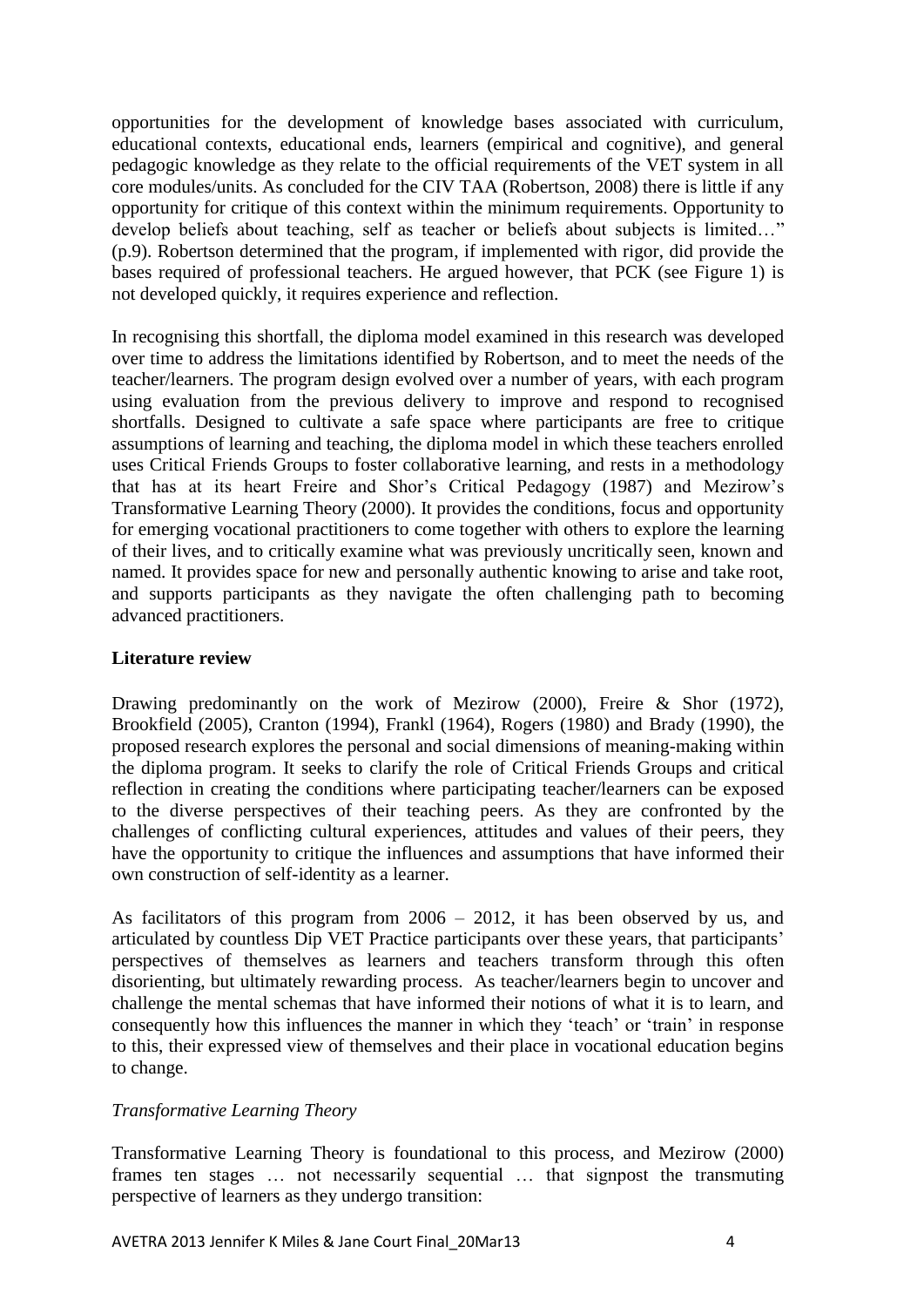1. A disorienting dilemma – loss of job, divorce, marriage, back to school, or moving to a new culture

- 2. Self-examination of feelings of fear, anger, guilt, or shame
- 3. A critical assessment of assumptions
- 4. Recognition that one's discontent and the process of transformation are shared
- 5. Exploration of options for new roles, relationships and actions
- 6. Planning a course of action
- 7. Acquiring knowledge and skills for implementing one's plans
- 8. Provisional trying of new roles
- 9. Building competence and self-confidence in new roles and relationships

10. A reintegration into one's life on the basis of conditions dictated by one's new perspective

Figure 2: The 10 stages of Transformative Learning Theory

Mezirow, in his Transformative Learning Theory (2000), describes the process an individual undertakes, ignited by a disorienting dilemma … a key life event such as losing a job, suffering a life-threatening illness or uncovering a previously unknown personal truth … which leads to the questioning of long-held assumptions about themselves and the world around them. This critically reflective passage seems ultimately to bring about a reassessment, a renewed recognition or a transformed understanding of their ability to engage with and influence the differently perceived world, viewed through the lens of this new perspective. Mezirow suggests that for people on this transformative path of learning, the examination of their subjective experience challenges previously perceived notions of relationship and interaction between the individual's agency (personal power) and external structures (externally imposed environments and influences). This transformed perception can lead to a newly constructed perspective, sense of authorship and influence in one's life [\(Miles, 2011,](#page-9-8) [2012\)](#page-9-9)

*Transformative learning … the process by which we transform our taken-for-granted frames of reference (meaning perspectives, habits of mind, mind-sets) to make them more inclusive, discriminating, open, emotionally capable of change, and reflective so that they may generate beliefs and opinions that will prove more true or justified to guide actions (Mezirow, 2000)*

The diploma model under examination utilised this methodology that seeks to raise participants' critical consciousness; to provide the space where they can critique the assumptions made about learning and teaching; to seed questions about self; to critically reflect on their responsibility to learners and to provide the opportunity for them to reexamine their positioning and power within the VET sector. *Critical Pedagogy*

The concept of critical consciousness, notably promoted by Freire [\(1972\)](#page-9-2), and further interrogated with Shor [\(Shor & Freire, 1986\)](#page-9-10) is fostered through an approach to education known as Critical Pedagogy [\(Shor, 1992\)](#page-9-11). Shor advocates the cultivation of a critically conscious lens across the life span, and joins others [\(Berger, 2004;](#page-9-12) [Piaget, 1979;](#page-9-13) [Wink,](#page-9-14)  [2011\)](#page-9-14) in challenging a limiting approach that often begins in early learning: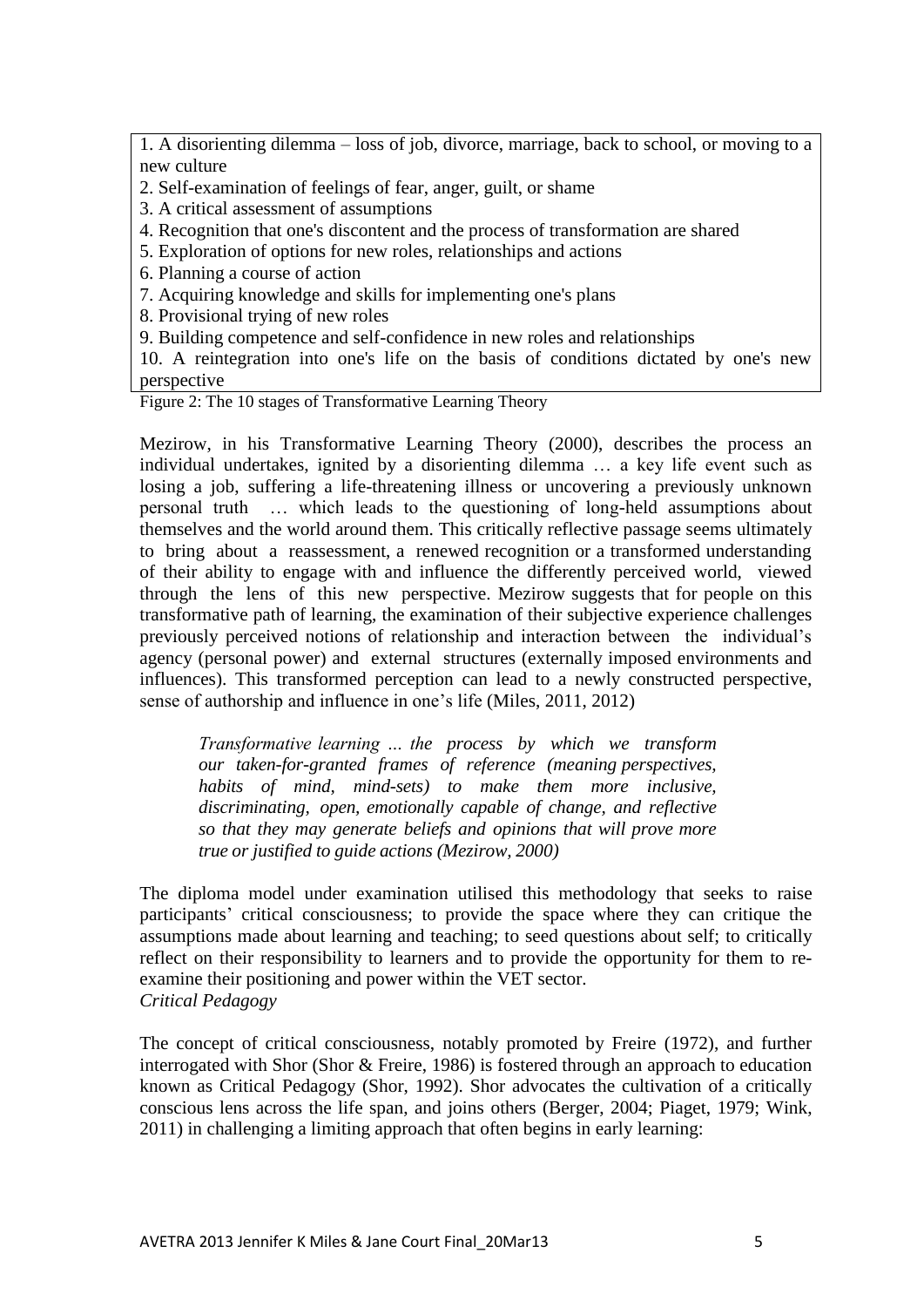*"The child is called upon to receive from outside the already perfected products of adult knowledge and morality; the educational relationship consists of pressure on one side and receptiveness on the other side. From such a point of view, even the most individual kinds of tasks performed by students (such as essay writing, making a translation, solving a problem) partake less of the genuine activity of spontaneous and individual research than of … copying an external model; the students' inmost morality remains fundamentally directed toward obedience rather than autonomy." [\(Piaget, 1979\)](#page-9-13)*

It is the rejection of this mindless acceptance of others knowing and authority that underpins what Mezirow [\(2000\)](#page-9-1), Freire [\(1972\)](#page-9-2), Shor [\(Shor & Freire, 1986\)](#page-9-10), Brookfield [\(2005\)](#page-9-3) and a chorus of others propose - that through developing a critical consciousness we can come to the place of contesting previously taken for granted 'truths', and find personally authentic meaning amongst the inauthenticities of the ruling frameworks that have been held to be irrefutable. Brookfield [\(2005\)](#page-9-3) identifies the significance of critical reflection in the transformative learning process as individuals begin to critique the power relationships and assumptions that exist within their immediate and larger environments, coming to identify the political and social dimensions that have influenced their meaningmaking. The interrogation of the concept of perceived personal capacity (agency) within an externally constructed and imposed environment (structure) is central to this research.

#### *Autobiographical reflection*

Throughout the diploma program, ongoing critical discourse sits alongside quietly introspective moments of personal reflection, fostering a deeply personal inquiry. Ultimately, participants are asked to record the stories of their learning – the barriers and enablers, the successes and seeming failures – and to critically reflect on the formation of their learning identity. For many, this autobiographical reflection can expose disorienting dilemmas that are catalysts to change. Through reflecting on and critiquing their own stories of learning, VET practitioners can gain new perspectives and develop new ways of responding to their learners and learning environments.

Both within the social sciences and more broadly, the use of story/autobiography is gaining acceptance as a valuable tool for cultivating personal and professional growth. This research utilises various interpretive methodologies that work with the concept of autobiographical reflection and meaning-making in adult education. These include interpretive biography [\(Denzin, 1989\)](#page-9-15), educational biography [\(Dominice, 2000\)](#page-9-16), biographicity [\(Alheit, 1995\)](#page-8-0), autobiographical reflection [\(Kenyon & Randall, 1997\)](#page-9-17), narrative and storytelling [\(Andrews, Squire, & Tamboukou, 2008;](#page-8-1) [Rossiter, 2002\)](#page-9-18). This study will draw on each of these strands.

#### *Critical Friends and Communities of Practice*

Although the path through this autobiographical reflection is ultimately navigated in solitude, the diploma program utilises small groups of teacher/students called Critical Friends Groups (CFGs) to support the successful passage of the individual and the collective. The concepts of collaborative inquiry, critically reflective dialogue and critiquing assumptions about learning and teaching that underpin CFGs are seen as vital to the development of individual and collective practice. Individuals construct meaning through the personal and professional challenges of working cooperatively with others. As they engage with the synergistic benefits of social learning within these environments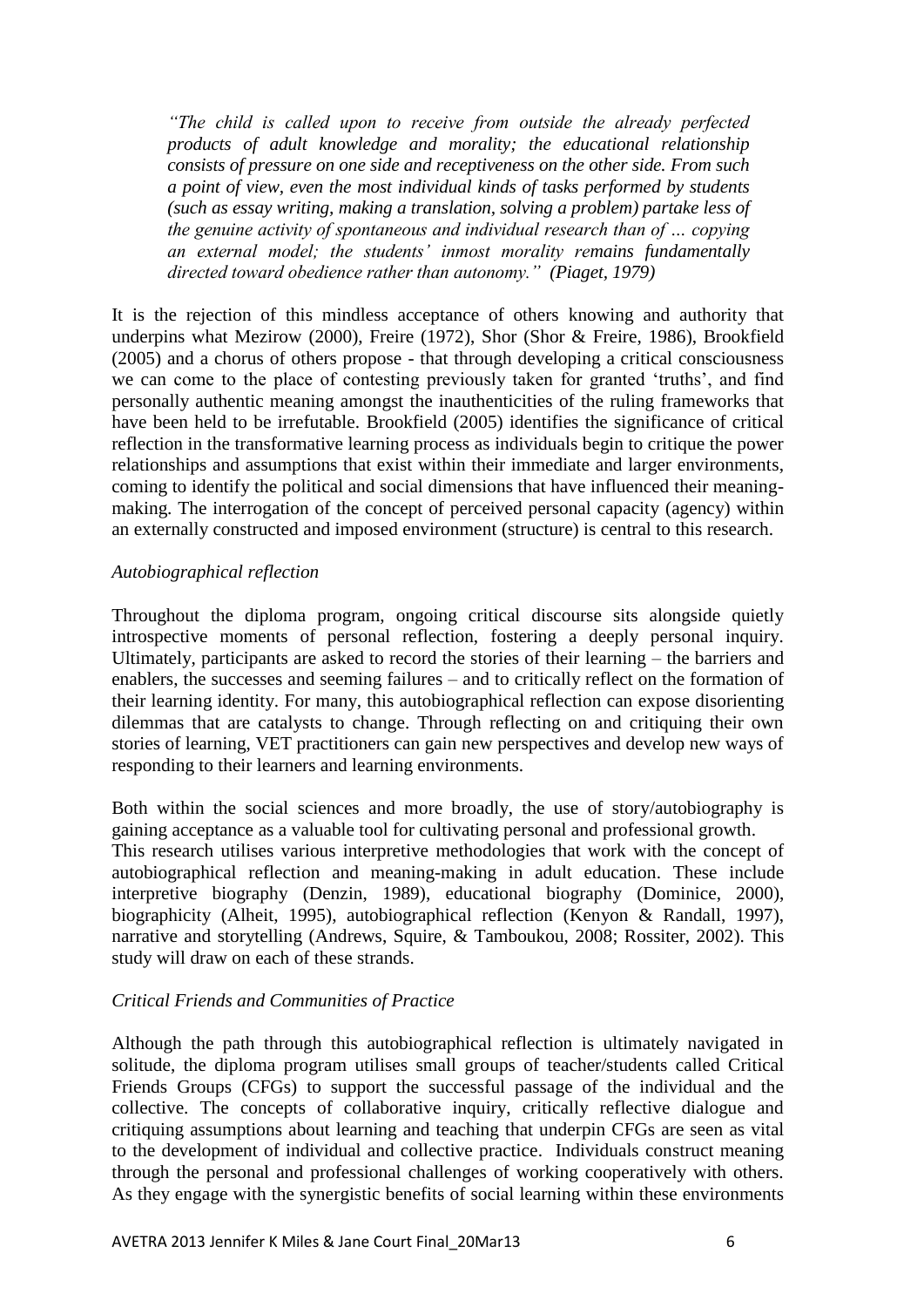[\(Bandura, 1977\)](#page-8-2) and step through the disorienting dilemmas inherent in transformative learning, a changed perspective of learning and learners emerges. It would appear that diploma participants are:

- Challenged by working with their Critical Friends Groups and the Communities of Practice
- Informed and broadened by working collaboratively within them
- Supported by their peers through the disorienting dilemmas inherent in the learning journey

An interesting feature of the diploma model examined in this research is the high module and course completion rates when compared with other TAFE staff development programs. Participants commonly articulate a strong awareness of identity transformation through the experience, and cite Critical Friends Groups and the communities of practice that emerge as key to their successful completion. As course developers and facilitators, it was observed by us and articulated by some participants that gender balance in CFGs appeared to be a factor that influenced the expressed experience of the cohort. Where gender imbalances existed in CFGs, most notably in all-male groups, the opportunity for exposure to challenging perspectives appeared more limited. It is anticipated that this study may shed some light on these anecdotal findings.

# *Identity*

It has been our observation over the six years of designing and facilitating the Diploma of VET Practice that related to their identity as learner and teacher:

- Some participants find new ways of seeing themselves and their learners, and articulated new ways of engaging with learners, learning and teaching. They identified transformed perspectives of themselves and of those within the environments in which they practiced.
- Other participants found words to describe what they had already been doing, and expressed a transformed perception of themselves and the authority and power they had to create positive change in their environments.
- In many cases words used to describe change included "discovering personal authority", "finding personal power", "permission to do what I've always done (or wanted to do) ... different to others"

The research seeks to examine the validity of these observations and expressions of selfawareness through change. It will challenge the effectiveness of the program design that draws together diverse vocational practitioners in small communities of practice. In a space where they can collaboratively critique the knowing of their own learning and teaching, the teacher/learners have the opportunity to reflect on the construction and consequent embodiment of their identities.

Research question

Our research will seek clarification around the experiences of a small self-selected sample of Dip VET Practice graduates, related to the inquiry:

*'In what ways does undertaking a teaching diploma, founded in transformative learning and critical pedagogy, transform teachers' perspectives on learning and teaching?'* 

The key questions that inform this inquiry will be: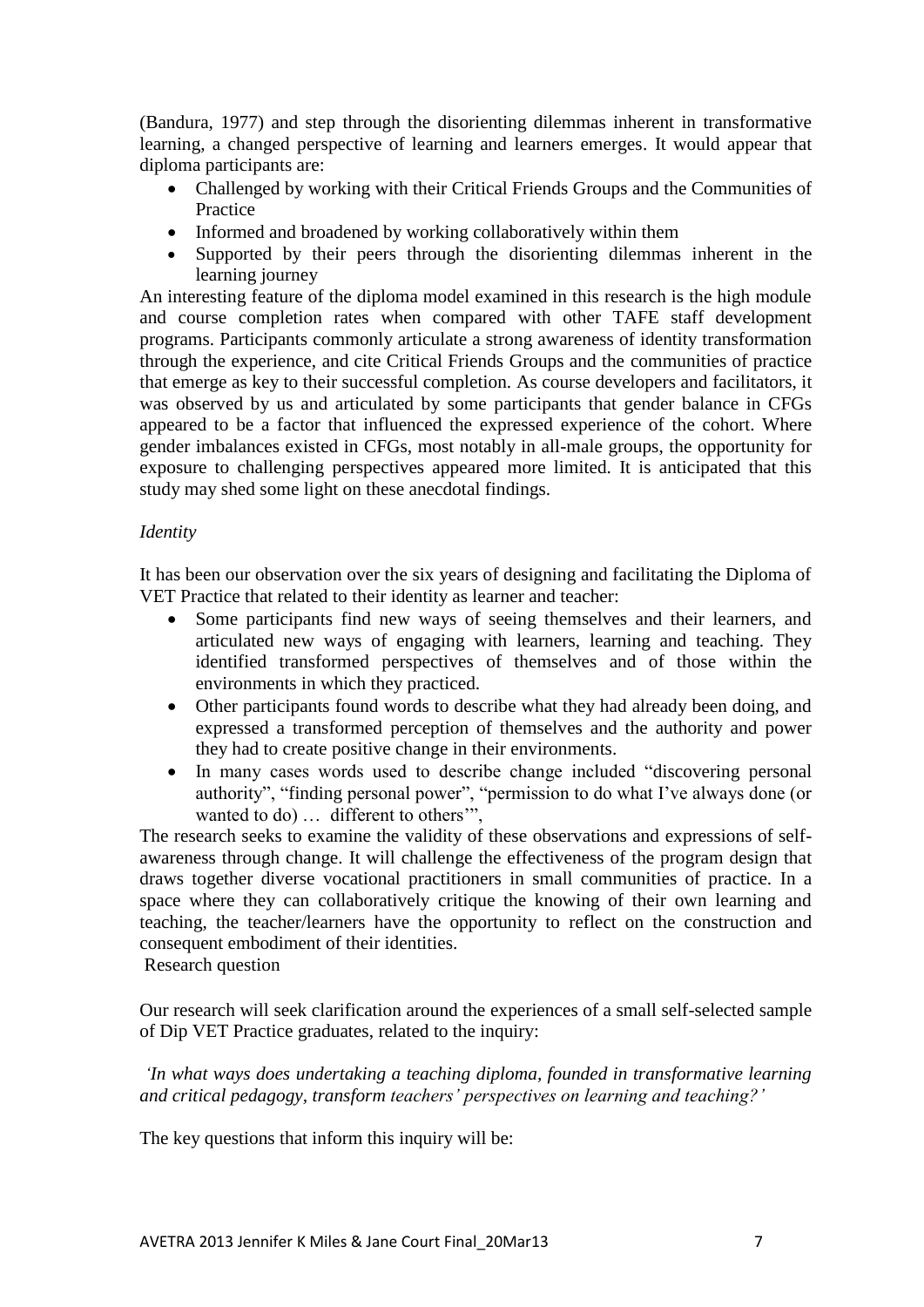- *Was change in perspective as a learner and teacher experienced through undertaking the Diploma of VET Practice?*
- *If change was experienced, was this related to identity or practice or both?*

Our questions will seek to gather evidence from Dip VET graduates around their experiences past and present using a framework that aims to identify the depth of their experience and applied learning over time.

- How did you experience the process of undertaking the Diploma?
- What aspects of the diploma were most significant? Why?
- What did you learn at the time? (positive and negative, in-class and back in the workplace.)
- Were you able to apply that learning?
- What supported or inhibited that outcome?
- Did your practice change? How?
- Has it influenced the way you see and engage with your learners? How?
- Ultimately, with the passing of time, has it changed you as a practitioner? How? For example, has their experience of CFGs in the teaching diploma influenced the inclusion of CFG in their own classes? Are they employing critical pedagogy in their own classrooms? Are they asking more critical questions of their learners … inviting them along and encouraging them on their own learning quest? How would they now describe their perspectives on learning, learners and teaching?

#### **Research Design**

#### *Methodology*

Past graduates will be contacted by email and provided with information about the purpose and process of the study, clearly outlining the research focus as seeking to examine the extent to which participants experienced change in identity and/or practice as a result of undertaking the teaching diploma founded in Critical Pedagogy and Transformative Learning.

#### *Data collection*

Using semi-structured interviews, participants will be able to choose from face-to-face or web-based conferencing. If preferred they will also having the opportunity to elect to submit an audio-visual recording of their reflections in response to the questions provided. The interviews will be recorded for transcription.

#### **Opportunities for continuous improvement**

As facilitators of the program over six years, one of the challenges of the program was developing the space for transformative learning to unfold against what Erica Smith calls – 'Ticky tacky boxes' [\(Smith, 2001\)](#page-9-19). The dichotomy of meeting VET's compliance and competency requirements, whilst endeavouring to overlay the framework to foster transformative change, revealed itself through a sometimes tortuous and perplexing path over the six years. Our industry driven VET sector can encourage what Freire scathingly refers to as the 'banking' model of education [\(Freire, 1972\)](#page-9-2), where students are expected to be passive recipients of the skills and knowledge needed to fulfil the requirements of their job. *"… it (*education*) turns them into "containers," into "receptacles" to be "filled"*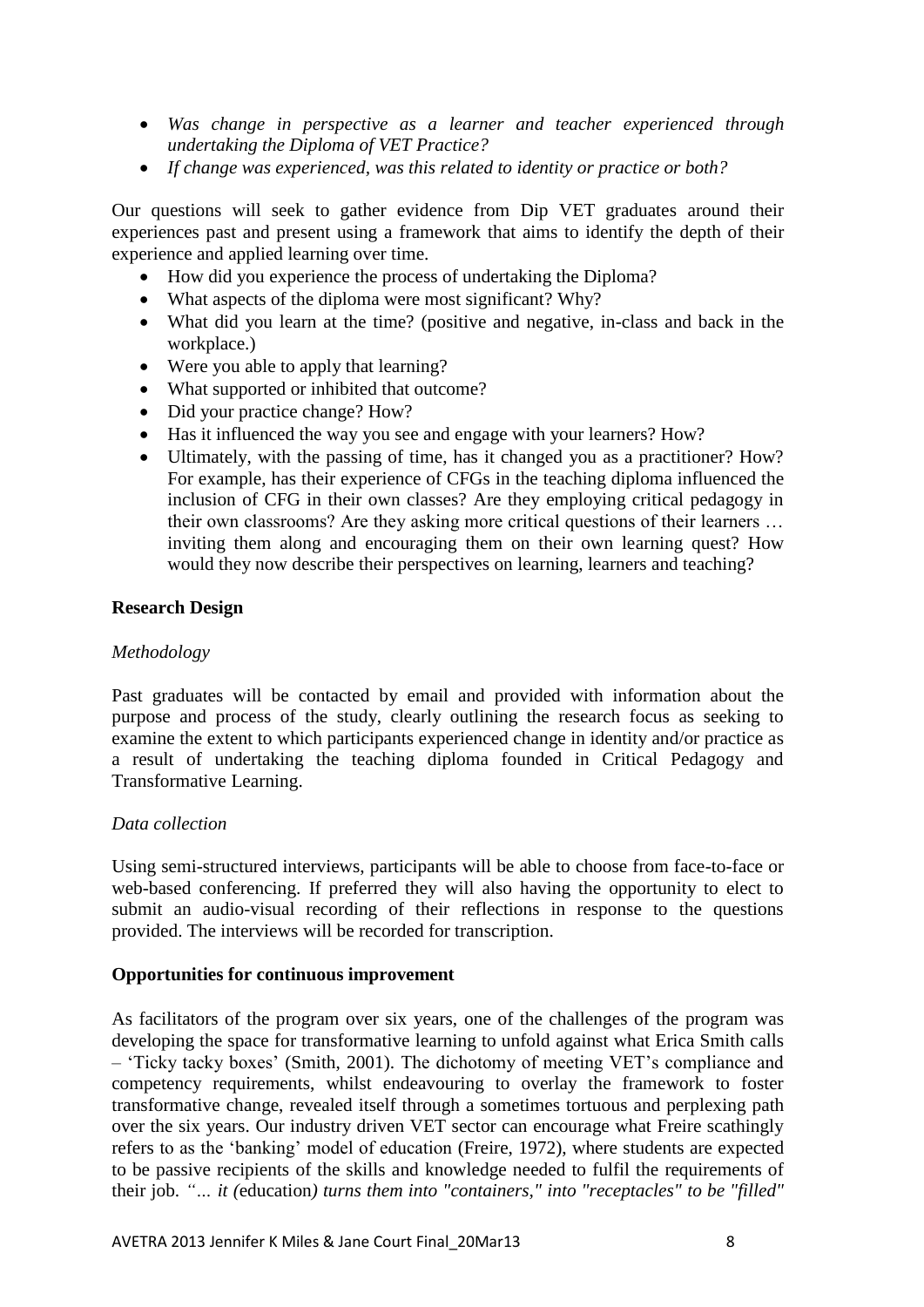*by the teachers."[\(Freire, 1972\)](#page-9-2).*Inevitably we had teacher/learners who insistently demanded that their 'buckets' be filled with concrete strategies of how to teach.

Critical pedagogy encourages the discovery and establishment of one's own resonant truth, and as our professional understanding and expertise developed over time as designers and facilitators of the program, and as we claimed our own authentic perspective on learning and teaching, we gradually incorporated critical pedagogy in the design of the course. We also made assumptions about what was possible for the teacher/learners … that learners at this level would take responsibility for their learning and identify, and select and manage the choices and opportunities available to them. It became apparent that for some people and in some circumstances, individuals didn't have the appropriate learning strategies to cope. In recognition of this, we developed strategies to support them in navigating the pathway, adjusting our view of what was possible for them, to promote their ultimate success. This was done to enable a more meaningful engagement with learning that was relevant, resonant and authentic to them and their context.

Learning about teaching is about emerging as a practitioner and being to open to transforming perspectives and strategies for the participants we facilitate … accepting, managing and responding to the diversity of our students. Our own journey through the diploma programs will have influenced the outcomes for the participants at all stages of the program, and it is our expectation that data collected will reflect this emergence on our part.

## **Further research beyond the scope of this study**

Through this proposed research study, we hope to gain information that will provide insight into the effectiveness of the design of the diploma model, founded in Critical Pedagogy and Transformative Learning. What worked? What didn't work? Under what conditions? How and why? Additionally, the findings will inform an overarching institute evaluation of the evolution and success of the various models of diplomas as they emerged over the six year period under examination.

Out of the learning in the diploma program to this point has come a strong recognition that as learners, the sense of identity we hold about ourselves, and the strategies we have developed in response to this knowing are key to our success. The link between Learning - the first Core Skill from the Australian Core Skills Framework - and practitioner success as both learner and teacher has come strongly to the fore. The findings of this study will form a foundation on which PhD research will be undertaken around learning, learner and teacher identity.

#### **References**

- <span id="page-8-0"></span>Alheit, P. (1995). Biographical learning: Theoretical outline, challenges, and contradictions of a new approach in adult education. In P. Alheit, A. Bron-Wojciechowska, E. Brugger & P. Dominice (Eds.), The Biographical Approach to Adult Education (pp. 57-74). Vienna: Verband Wiener Voksbildung.
- <span id="page-8-1"></span>Andrews, Molly, Squire, Corinne, & Tamboukou, Maria. (2008). Doing narrative research. Los Angeles ; London: SAGE.
- <span id="page-8-2"></span>Bandura, Albert. (1977). Social learning theory. Englewood Cliffs, N.J.: Prentice Hall.